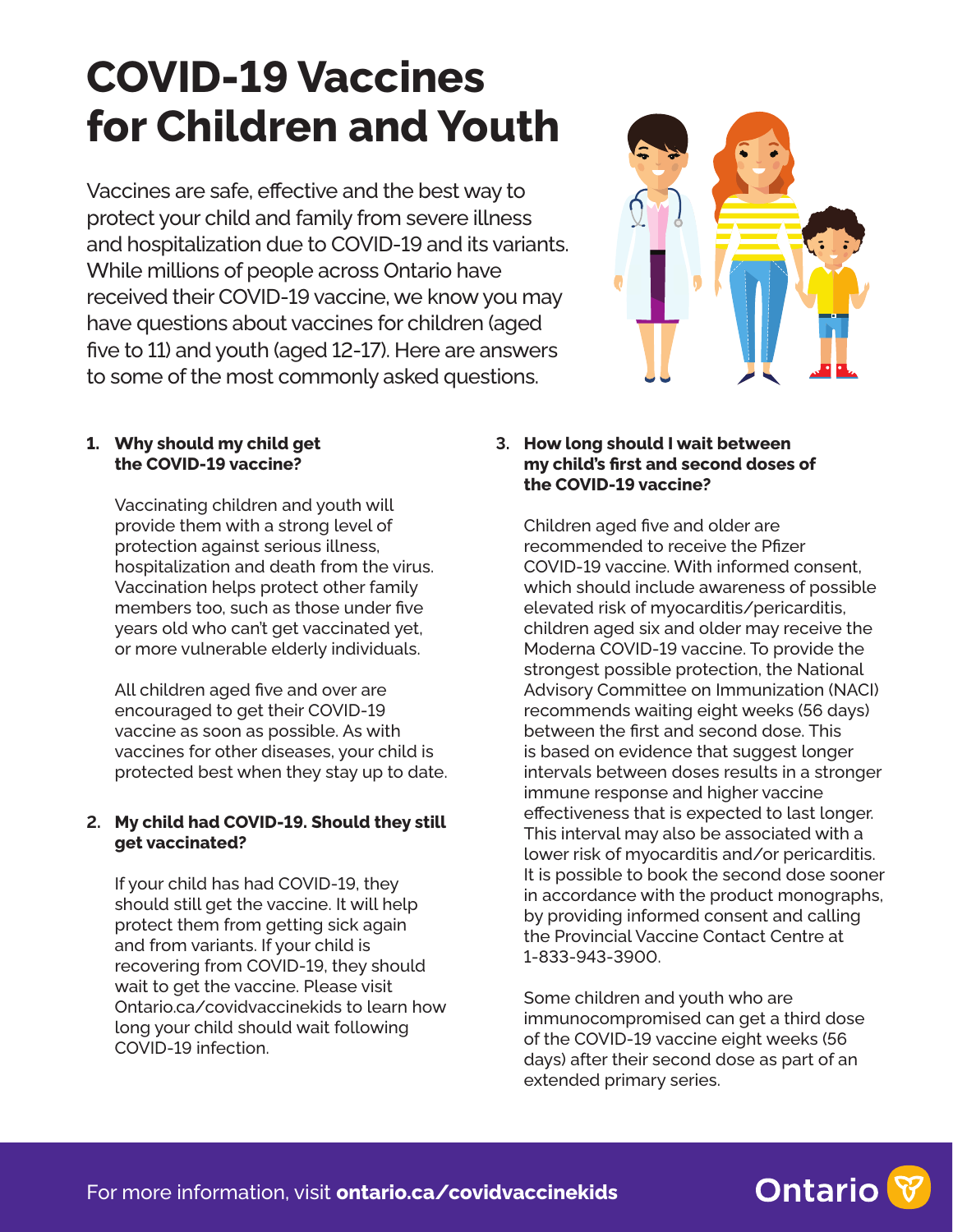#### **4. Are booster doses of the COVID-19 vaccine available?**

A booster dose provides better protection against COVID-19 transmission and severe disease, and is recommended for youth aged 12 to 17 at an interval of six months (168 days) after completion of their primary series. At this time, children aged five to 11 are not eligible for boosters.

## **5. Are vaccines safe for children and youth with medical conditions?**

Generally, children and youth with medical conditions should be vaccinated as soon as possible, since they are often at higher risk of becoming more ill if they are infected with COVID-19. Some individuals aged five and older who are moderately to severely immunocompromised may have a weaker immune response after two doses and are at higher risk of serious complications from COVID-19. These individuals are recommended to get a third dose of a COVID-19 vaccine eight weeks after their second dose to strengthen the protection against COVID-19 and its variants.

In addition, moderately to severely immunocompromised youth aged 12 to 17 who are eligible for a three-dose primary series can get a booster dose six months (168 days) after the completion of their three-dose primary series. If your child has an underlying medical condition, please speak to their treating provider.

## **6. How long should my child wait between the COVID-19 vaccine and other vaccines?**

Children between five and 11 may be recommended to wait 14 days before or after the administration of another vaccine before getting their COVID-19 vaccine. Youth aged 12 and older do not need to wait any length of time between the COVID-19 vaccine and other vaccinations. It is safe to get your flu shot or a different vaccine at the same

time as your COVID-19 vaccine. A 14-day wait period before or after your COVID-19 vaccine is not required. Speak to your health care provider if you have questions.

#### **7. Has the COVID-19 vaccine been thoroughly tested for children and youth? How do I know it's safe?**

Health Canada has one of the most rigorous scientific review systems in the world and only approves a vaccine if it is safe, works and meets the highest manufacturing and quality standards. After a thorough and independent scientific review of the evidence, Health Canada determined that the authorized COVID-19 vaccines are safe and effective at providing a strong immune response against COVID-19 in children and youth.

Health Canada has authorized the Pfizer vaccine for use in children aged five and older and the Moderna vaccine for use in children aged six and older.

Children and youth aged five and over are recommended to receive the Pfizer COVID-19 vaccine. With informed consent, which should include awareness of possible elevated risk of myocarditis/pericarditis, children and youth aged six and over may receive the Moderna COVID-19 vaccine.

Millions of children in Canada and the US have received the COVID-19 vaccine. Overall, no concerning safety signals were observed.



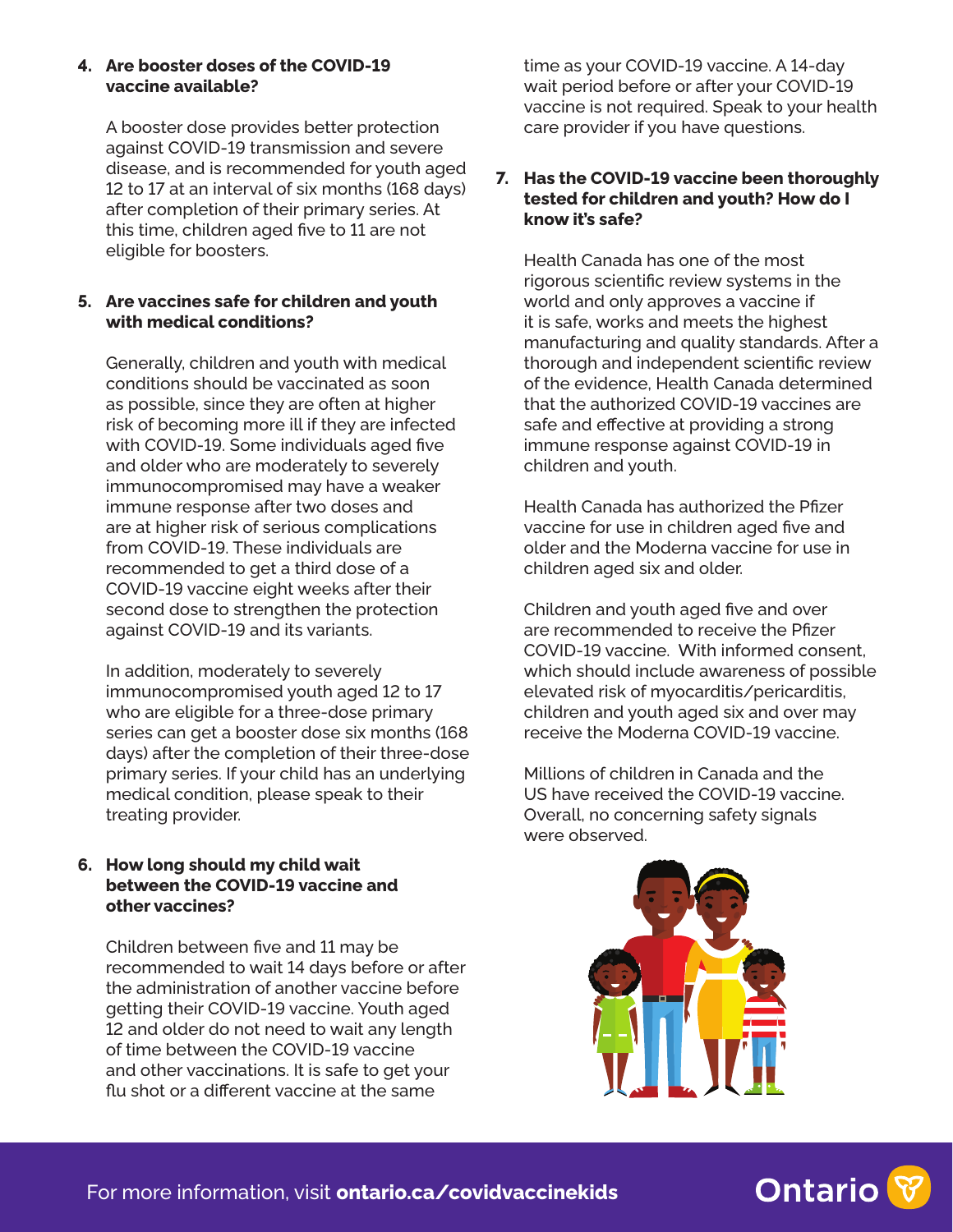#### **8. Aren't COVID-19 symptoms milder for children and youth?**

While children and youth who get infected with COVID-19 typically experience mild symptoms, some can get very sick, resulting in hospitalization, ICU admission or even death. Others can experience serious and longer-lasting symptoms (i.e. long COVID-19, post-acute COVID-19 syndrome). This is especially true for children who are immunocompromised or have underlying health conditions.

The COVID-19 vaccine will help your child fight off the virus more easily if they are infected and make their symptoms milder. While high vaccination rates have allowed the province to lift some public health measures, it is important to stay vigilant and prevent the transmission of COVID-19 in our communities by vaccinating those who have not yet received their doses.

## **9. Will children aged five to 11 receive the same dosage of the COVID-19 vaccine as other age groups?**

No. Children aged five to 11 will receive a distinct formulation of the Pfizer vaccine at a lower dose (one-third the amount given to individuals aged 12 and older). Children six to 11 can also receive the Moderna vaccine, at a lower dose (half the amount given to individuals aged 12 and older).

## **10. Have the long-term side effects of the COVID-19 vaccine for children been determined?**

The benefits of getting vaccinated and being protected against COVID-19 far outweigh the risks of any side effects from the vaccine. COVID-19 infection may cause longer-lasting symptoms and health problems for some people, including children, which is why it's important to get vaccinated as soon as possible.

## **11. How common is myocarditis and/or pericarditis in youth?**

A very small number of cases of myocarditis (inflammation of the heart muscle) and/or pericarditis (inflammation of lining outside the heart) following vaccination have been reported. Most cases occurred in young adult males between 18 and 30 years of age after the second dose of vaccine, and most had mild illness and recovered quickly.

Myocarditis/pericarditis following COVID-19 mRNA vaccines remains a rare adverse event following immunization (AEFI), which is defined by the Canadian Immunization Guide as occurring at frequency of 0.01 per cent to less than 0.1 per cent. Myocarditis and pericarditis are more likely to occur after a COVID-19 infection than after COVID-19 vaccines.

The National Advisory Committee on Immunization (NACI) continues to recommend vaccination with mRNA COVID-19 vaccines for all individuals aged five and older since the vaccines are highly effective at preventing symptomatic infection and severe outcomes (i.e., hospitalization, death) from COVID-19. NACI also recommends that children and youth wait eight weeks between the first and second doses of the COVID-19 vaccine. This interval may be associated with a lower risk of myocarditis and/or pericarditis.



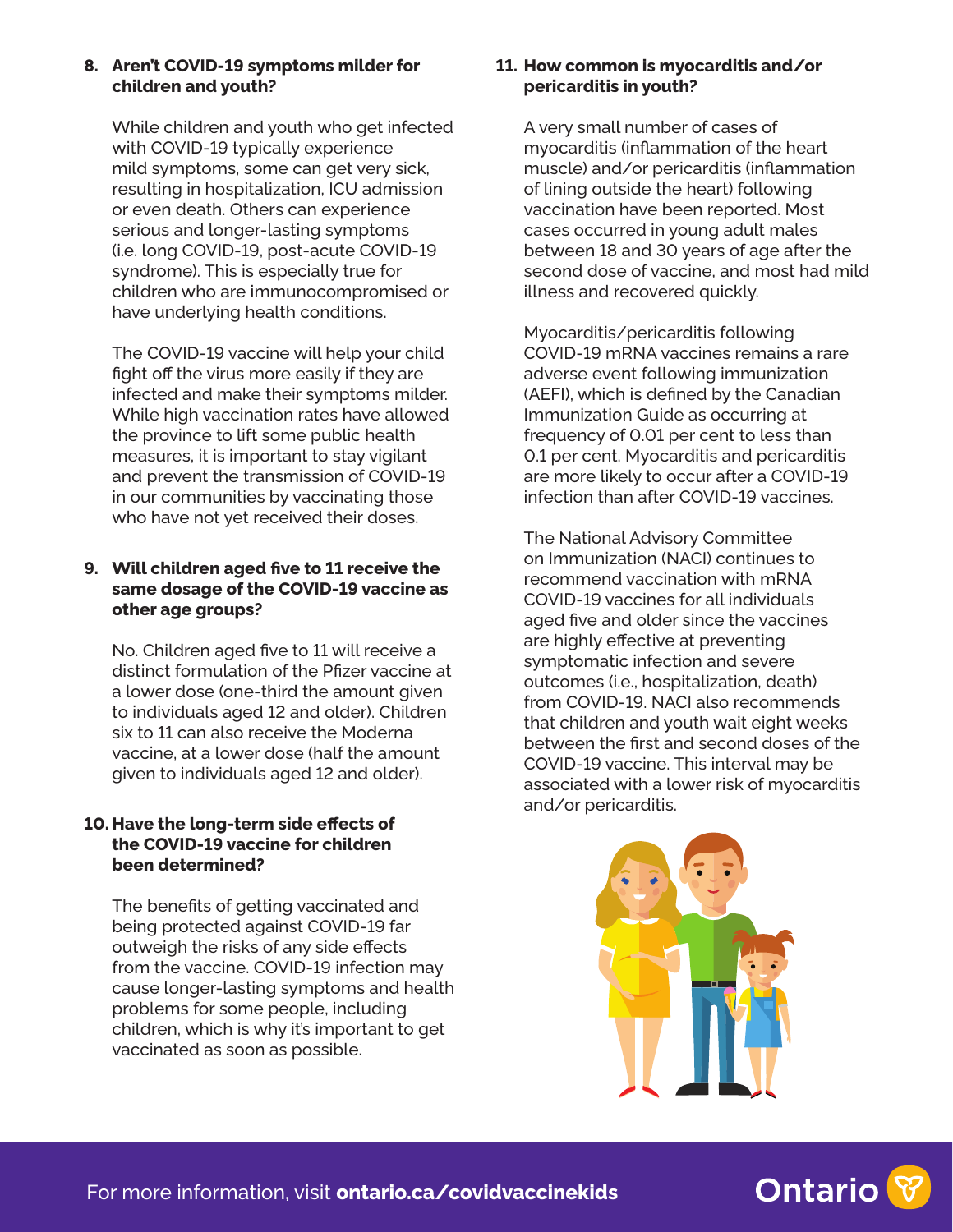#### **12. What will the vaccination experience be like for my child?**

A number of locations offering the COVID-19 vaccine for children aged five to 11 will be customized to ensure a child-friendly environment. This includes providing sensory-friendly clinic options with less noise and bright lights, and setting up clinics to offer privacy like cubicles or family pods so you can be with your child when they receive the vaccine.

In addition, public health units have been offering select clinics at or near schools to facilitate access and provide another safe environment to administer the vaccine to this age group. Clinics will be offered primarily after school hours (e.g. evenings and weekends) to support convenient and welcoming options for children and families. To find out more, please contact your local public health unit.

Parents or substitute decision makers of children aged five to 11 will, for the most part, have to provide consent on behalf of their child at the time of the appointment or fill out a paper consent form in advance.

## **13. Will my child experience side effects or reactions?**

Like any vaccination, your child may experience mild side effects and reactions that will subside anywhere from a few hours to a few days after vaccination. These side effects are part of their body's efforts to build immunity to COVID-19 following vaccination. Common side effects may include colour changes (red or purple) and swelling on the arm where the vaccine was given, tiredness, muscle soreness, headache or mild fever.

If your child develops side effects that are worrying you or do not seem to be going away after a few days, please contact a health care provider.

## **14. What should my child do if they experience side effects after getting the vaccine?**

Applying a cool, damp cloth where the vaccine was given may help with soreness and swelling. If needed, speak to your doctor about over-the-counter pain or fever medication, which may help with side effects such as headache, muscle pain and fever. It is generally not recommended to take medication before vaccination to try to prevent side effects.